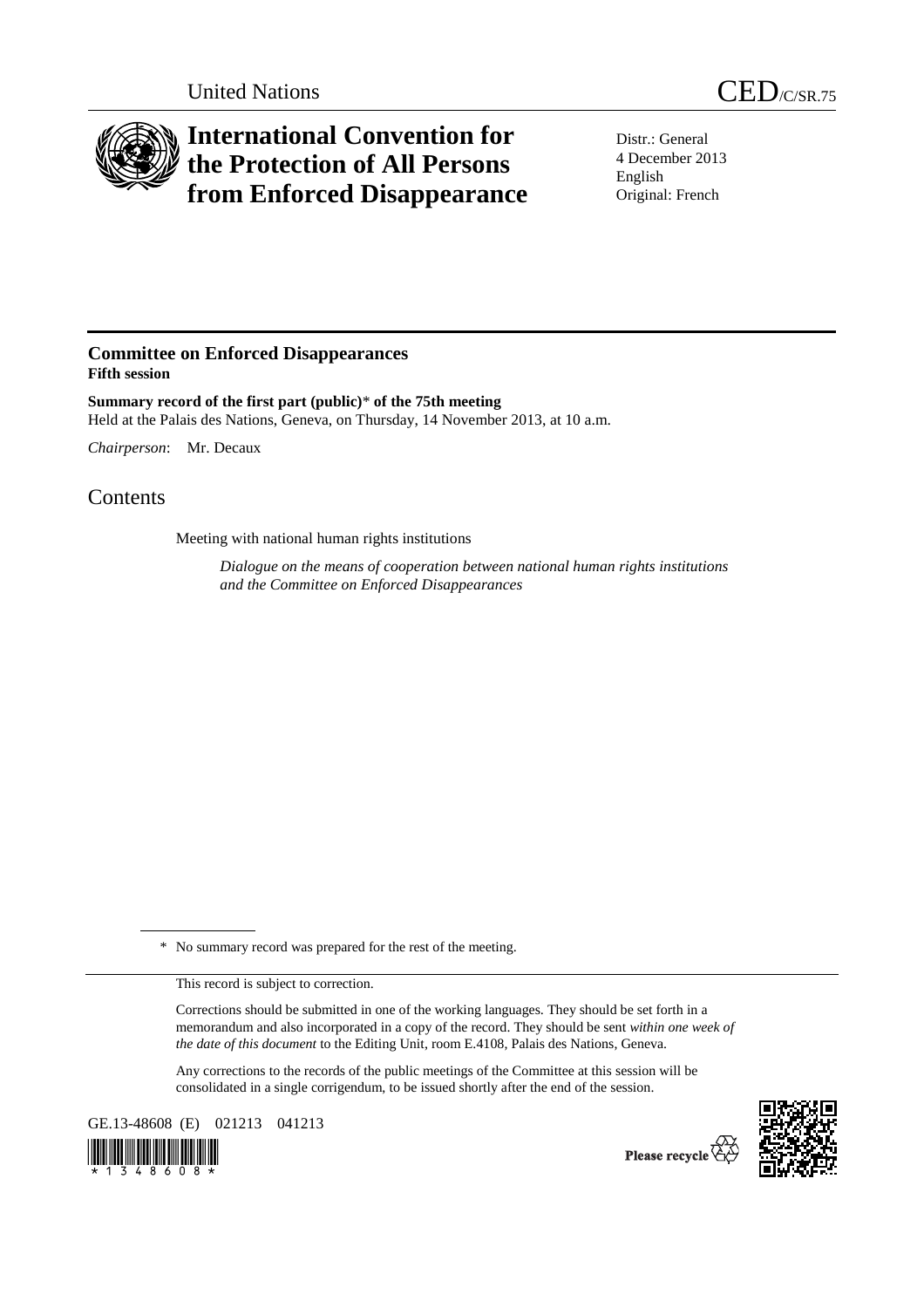*The meeting was called to order at 10.05 a.m.* 

## **Meeting with national human rights institutions**

*Dialogue on the means of cooperation between national human rights institutions and the Committee on Enforced Disappearances* 

1. **The Chairperson** invited the representatives of national human rights institutions to engage in a dialogue with the Committee.

2. **Mr. Mushwana** (Chairperson, International Coordinating Committee of National Institutions for the Promotion and Protection of Human Rights (ICC)) said that ICC welcomed the fact that the Committee referred to the national human rights institutions in its Rules of Procedure (CED/C/1) and that it was preparing a document on cooperation with those institutions. ICC encouraged the Committee to take into account the special and complementary role that the national human rights institutions played, both within the treaty-bodies system and in national structures. He urged the Committee to include in the Rules of Procedure provisions to enable national human rights institutions to participate as effectively as possible at all stages of the Committee's work and procedures. The Committee should also take into account the best practices already established by other treaty bodies, and in particular those in the Paper on the relationship of the Human Rights Committee with national human rights institutions, adopted by the Committee at its 106th session (CCPR/C/106/3). ICC encouraged the Committee and all the treaty bodies to pursue their efforts to improve access for national actors to the human rights treaty bodies. He hoped that the Committee would provide training for the staff of national human rights institutions to enable them fully to appreciate the importance of the Convention and its value for the global human rights situation, and inform them of the possibilities of dialogue with the Committee.

3. Speaking in his capacity as Chairperson of the South African Human Rights Commission, he said that on account of its history, South Africa was well placed to play an active role in the promotion of the Convention and in the work of the Committee. It was vital for national human rights institutions to adopt, within the framework of their mandate, the measures necessary to ensure that States parties fulfilled their obligations.

4. **The Chairperson** noted with interest the proposal to set in motion a regional dynamic for the ratification of the Convention. He emphasized that while the Committee had hitherto addressed the matter of the position of national human rights institutions on a case-by-case basis, it was nonetheless necessary to harmonize methods of cooperation between the treaty bodies and the national human rights institutions which, as they were neither part of the authorities nor of civil society, had a unique role to play. It was not possible for the Committee to follow the practice of the Human Rights Committee, which engaged in a dialogue mainly with general interest national human rights institutions. As was the case of the Committee against Torture and the Sub-Committee on Prevention of Torture and Other Cruel, Inhuman or Degrading Treatment or Punishment, the Committee also had potential partners among the specialized agencies, which were a valuable source of information, in particular with regard to the situation in places of detention. Moreover, the Committee could also find important partners at the provincial level, especially in federal States, where there could be pronounced differences between the federal and provincial institutions, because human rights violations were sometimes concentrated in certain provinces. Whatever their status in terms of accreditation, the national human rights institutions could act dynamically and be a source of valuable information. In addition, they played a very important role in protecting the victims of enforced disappearances against threats of reprisals and intimidation. The Committee was prepared to take part in a meeting with ICC on the Convention as well as in training activities, which should be for all national human rights institutions in categories A and B. The Committee needed the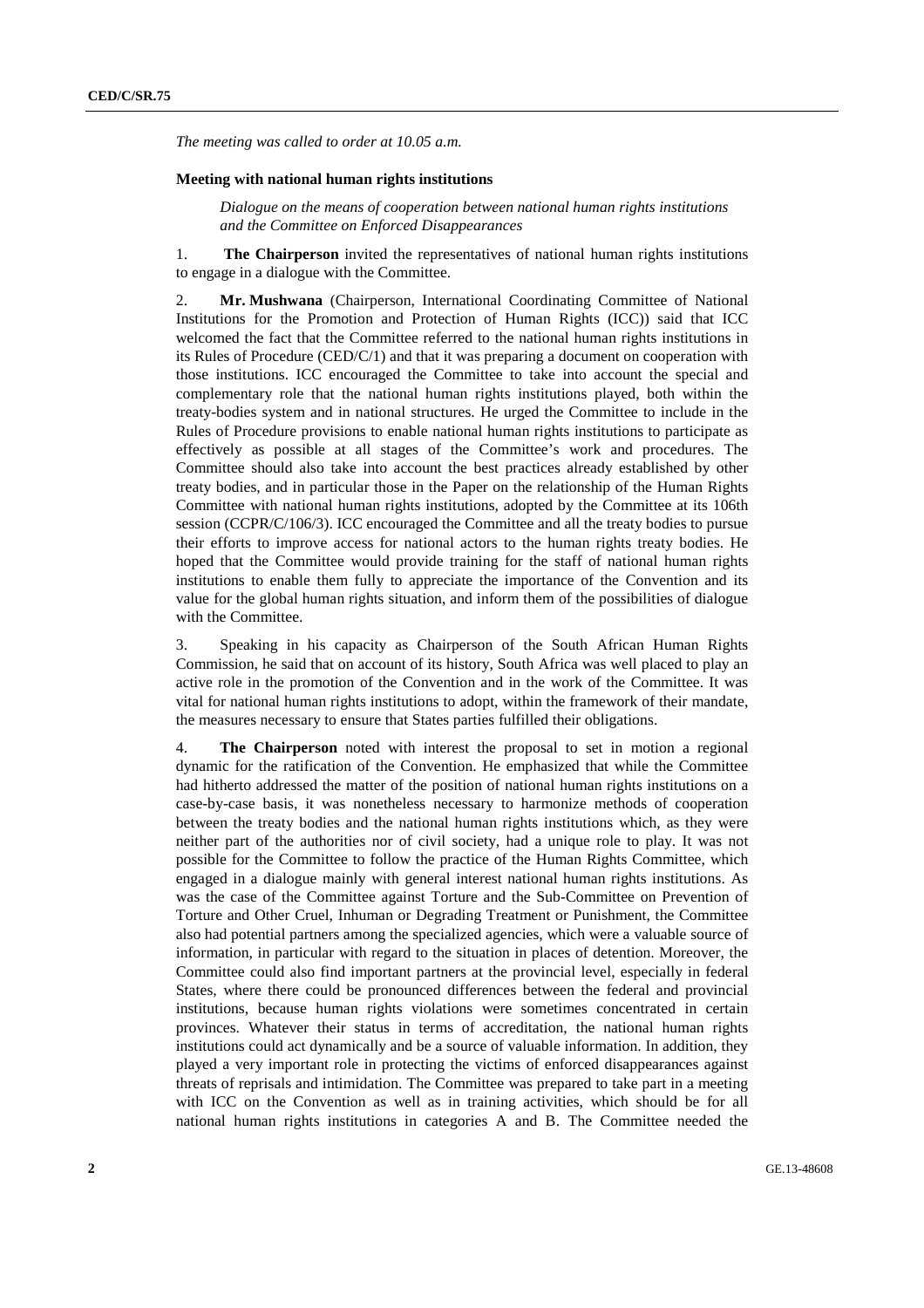national human rights institutions at all stages of the presentation of reports under article 29 of the Convention. It was important for the Committee to define the place of the institutions during the presentation of national reports, especially the time allocated to them to speak. The Committee also needed them in connection with the implementation of articles 33 and 34. In respect of the *amicus curiae* procedure, he asked for details of how an outside participant such as an NGO or a national human rights institution could participate.

5. **Ms. Rose** (International Coordinating Committee of National Institutions for the Promotion and Protection of Human Rights (ICC)) welcomed the determination of the Committee to collaborate with victims' associations and with civil society. ICC believed that the preparation of a document describing the nature of collaboration between the national human rights institutions and the Committee would make it possible to lay down firm foundations for strengthening the implementation of the Convention, because those institutions could provide the Committee with information from an independent source on the situation in a country and help to monitor the implementation of the concluding observations. However, they could perform that role correctly only if they complied with the Paris Principles, and if their compliance was ascertained by ICC by means of its periodic review of accreditations. For that reason, it would be valuable for the Committee to underscore in the document, as well as in its concluding observations, the importance of national institutions complying with the Principles and requesting accreditation from ICC. ICC welcomed the measures taken by the Committee to facilitate access to its work for national actors, especially victims' organizations and civil-society, through the use of videoconferencing and broadcasting meetings on the Internet. It also welcomed the fact that the Committee provided national institutions in advance, through the office of the ICC representative in Geneva, with information on the programme for its meetings to enable them to participate or contribute to its work. In turn, ICC kept the national institutions abreast of the Committee's work. ICC noted with satisfaction that the Rules of Procedure (CED/C/1) dealt with the question of reprisals and acts of intimidation against national institutions which cooperated with United Nations bodies, and suggested that it would be worthwhile to designate among the members of the Committee a coordinator responsible for matters relating to reprisals. In his view it was desirable for national institutions to have the possibility of participating in drawing up the list of issues to be addressed and to discuss in private with the members of the Committee during preparations for the consideration of a report. Moreover, if the situation in a country was to be considered in the absence of a report from the State party, the national institutions could provide a parallel report and, if necessary, remind the State party in question of its reporting obligations. They could also inform the Committee of the follow-up given by the State party to the concluding observations adopted after the consideration of the report, as provided for by article 64 of the Rules of Procedure. The possibility for national institutions to participate in the general debate and in preparing the concluding observations was also commendable. Moreover, if a visit was made to the State under article 33 of the Convention, the Committee could request the national institution to provide it with information and could even meet with some of its representatives during the visit. Lastly, the institutions could support victims who wished to submit communications and provide the Committee with information as *amici curiae*.

6. **Mr. Garcé García y Santos** noted that in some countries the legitimacy of the national human rights institutions, whose value was recognized, had gradually been undermined by their attitude towards the executive branch, and recognized that it was difficult to strike a balance between the demands made by those who exercised political power and those of the beneficiaries of assistance. Besides, the national human rights institutions had to be effective and to provide proof of their legitimacy, even though their recommendations and views were not always binding.

7. **Mr. Corcuera Cabezut** said that the independence of the national institutions, including those with category A status, was sometimes questionable, in particular when the